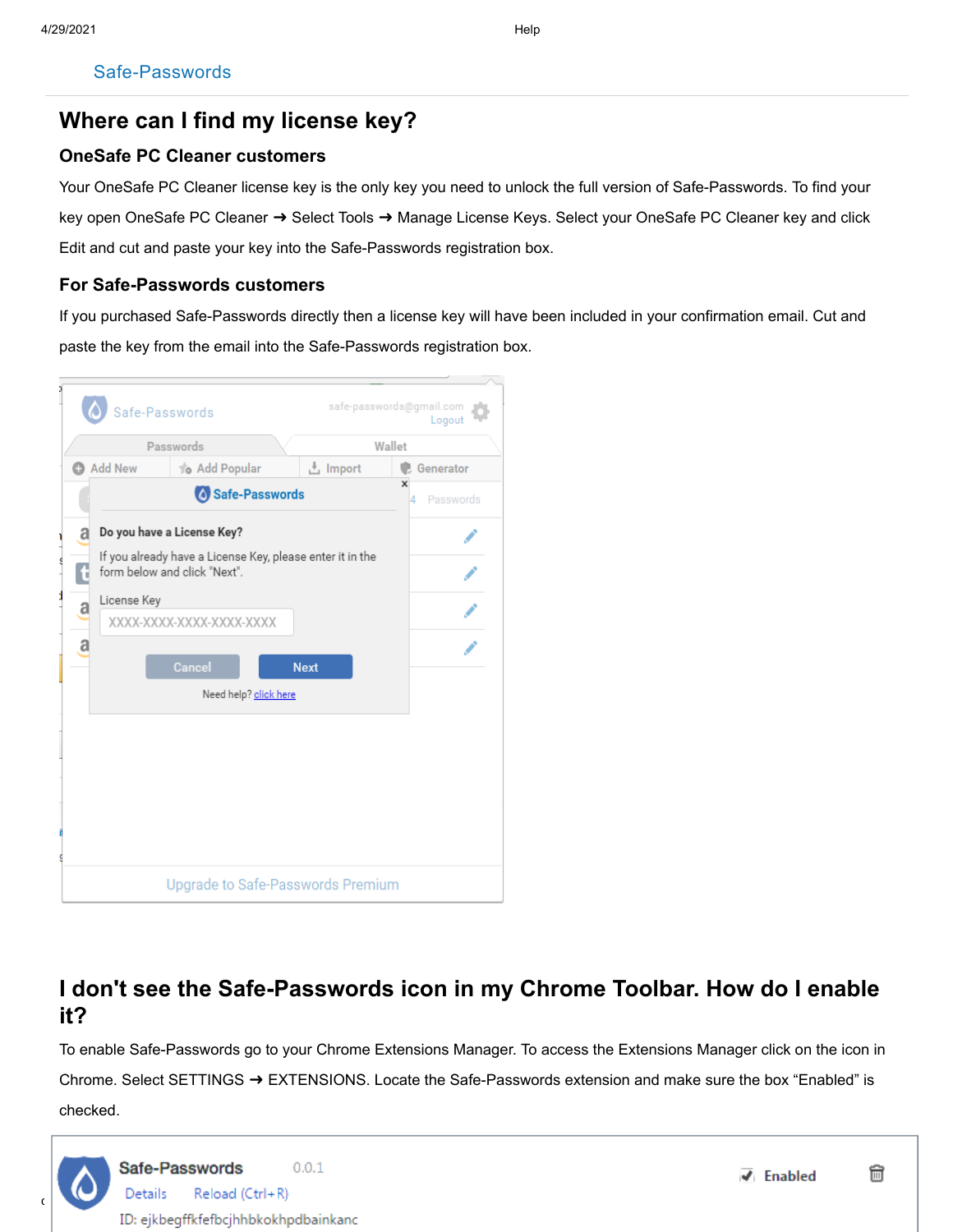### **How do I edit passwords?**

To edit a password click on the blue pencil icon on the right side of the main dashboard.

| Safe-Passwords            |                                   |          | safe-passwords@gmail.com |  |  |
|---------------------------|-----------------------------------|----------|--------------------------|--|--|
|                           | Passwords                         |          | Wallet                   |  |  |
| Add New                   | to Add Popular                    | ≛ Import | <b>B</b> Generator       |  |  |
| Sort $\blacktriangledown$ |                                   |          | Passwords<br>4           |  |  |
| a                         | Amazon (safe-passwords@gmail.com) |          |                          |  |  |
|                           | Tumblr (safe-passwords@gmail.com) |          |                          |  |  |

### **Can I change my master password?**

Yes. To change your master passwords click on the settings icon and select "Change Master Password".



### **Can I import passwords from Excel?**

Yes. Follow these steps to import files from Excel:

- 1. Open Excel select FILE  $\rightarrow$  SAVE AS.
- 2. In the TYPE box select CSV.
- 3. Enter a file name and a location and select SAVE.
- 4. Open Safe-Passwords and click on the "Import" button
- 5. Click on the "Import Wizard" button.
- 6. On the IMPORT screen select the "Import from Custom CSV" option.
- 7. Follow the directions on the import screen to complete the import.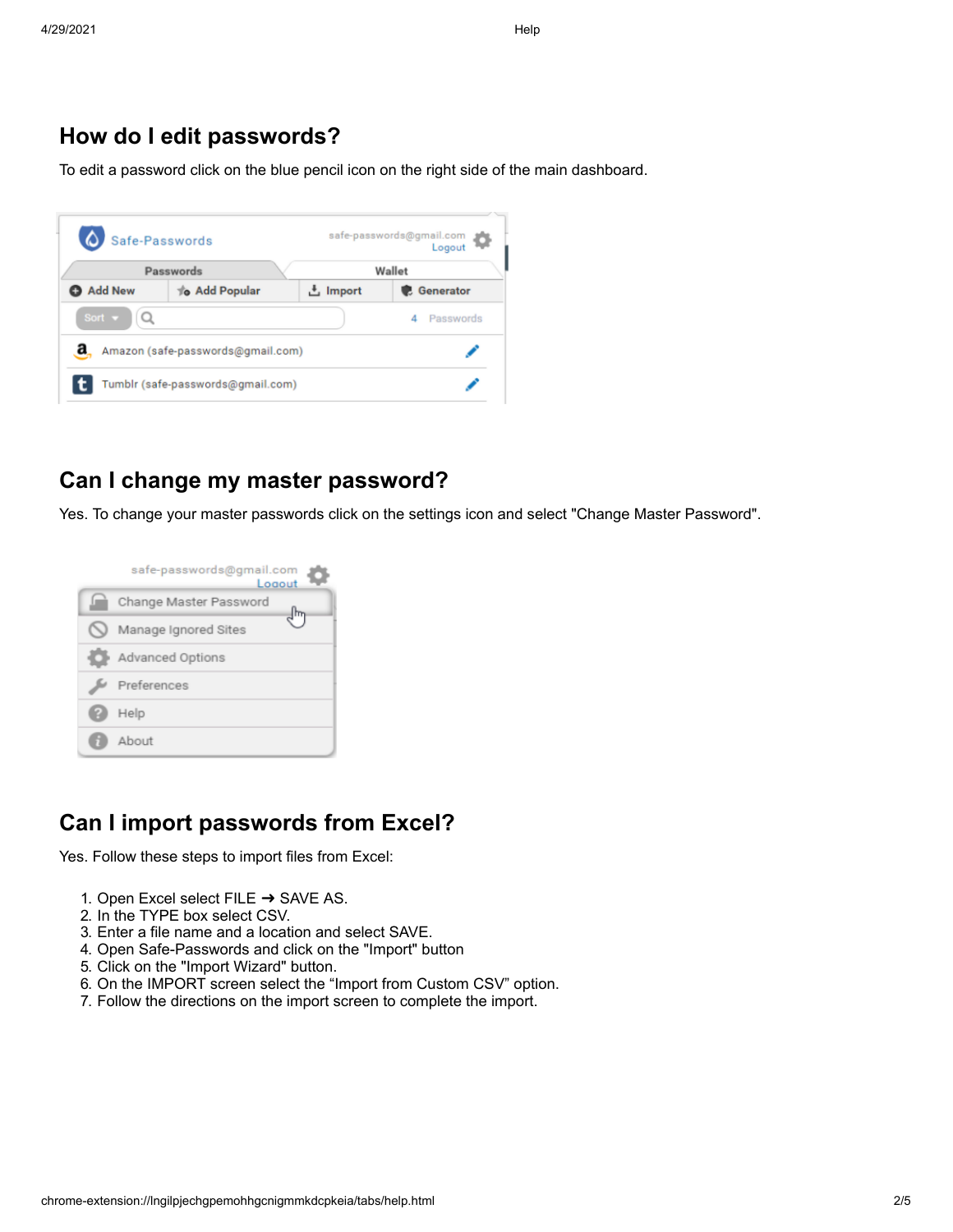|                 | safe-passwords@gmail.com |             | Safe-Passwords |                      | safe-passwords@gmail.com<br>Logout                                                                 |  |
|-----------------|--------------------------|-------------|----------------|----------------------|----------------------------------------------------------------------------------------------------|--|
|                 | Wallet                   |             | Passwords      |                      | Wallet                                                                                             |  |
| <b>と</b> Import | <b>C</b> Generator       | <b>Back</b> | <b>Add New</b> |                      |                                                                                                    |  |
|                 |                          |             | backup files.  | <b>Import Wizard</b> | Start the import wizard to import passwords from<br>other password managers or from Safe-Passwords |  |
|                 | fe-Passwords             |             |                |                      | <b>3 Steps To Import Passwords</b>                                                                 |  |

#### Step 1

From the list below select the source you will be importing from:

|   | <b>Import from Safe-Passwords Backup</b> |
|---|------------------------------------------|
|   | <b>Import from Dashlane</b>              |
| ⊜ | <b>Import from LastPass</b>              |
| ⊜ | <b>Import from KeePass</b>               |
|   | Import from 1Password                    |
|   | <b>Import from RoboForm</b>              |
|   | <b>Import from PasswordWallet</b>        |
|   | <b>Import from Custom CSV</b>            |

## **How do I delete a password?**

To delete a password click on the blue pencil icon to the right of the main dashboard screen for the password you want deleted. Inside the Edit Password box, click the DELETE button. You will be asked to confirm deletion of the password information.

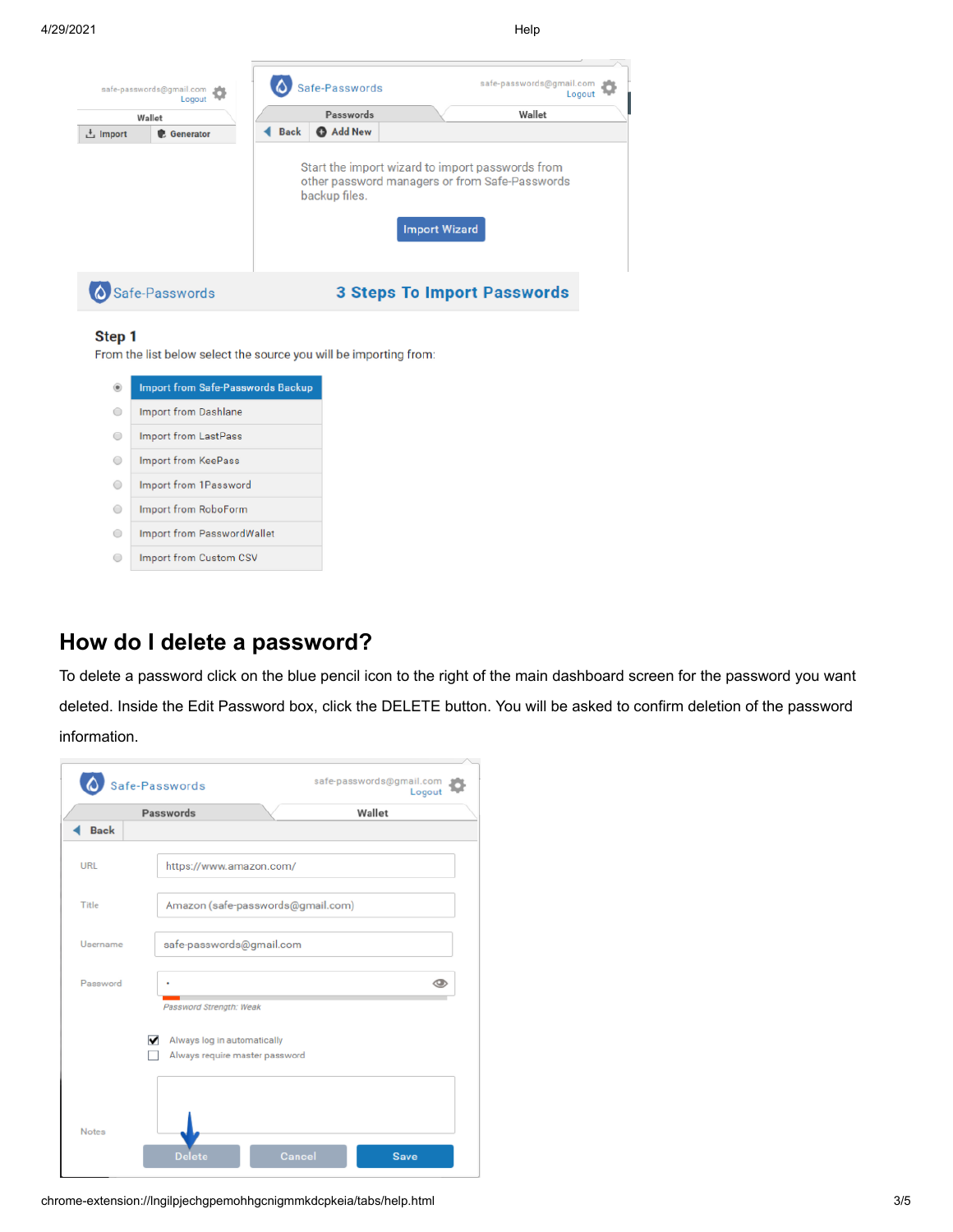# **Can I import passwords from other Password Managers?**

Yes. Click on the Import tab. Click on the Import Wizard button and follow the 3 steps listed.

- 1. Select the password manager you wish to import from.
- 2. Follow the directions to export from the selected program.
- 3. Click on the Import button and follow the on-screen instructions.

|             | Safe-Passwords<br>Passwords | Logout<br>Wallet                                                                                   |  |
|-------------|-----------------------------|----------------------------------------------------------------------------------------------------|--|
| <b>Back</b> | <b>Add New</b>              |                                                                                                    |  |
|             |                             |                                                                                                    |  |
|             | backup files.               | Start the import wizard to import passwords from<br>other password managers or from Safe-Passwords |  |

# **What happens if I have multiple user names and passwords for the same site?**

Multiple user names and passwords are stored separately. When logging into a site with multiple saved logins you will see a list of available options and will be able to select the one you wish to use.



# **How do I export my passwords?**

To export passwords select the settings icon. Select Advanced Options. Select Export as CSV.

**IMPORTANT!** An insecure CSV file can be opened by any program so your passwords are NOT protected if you export